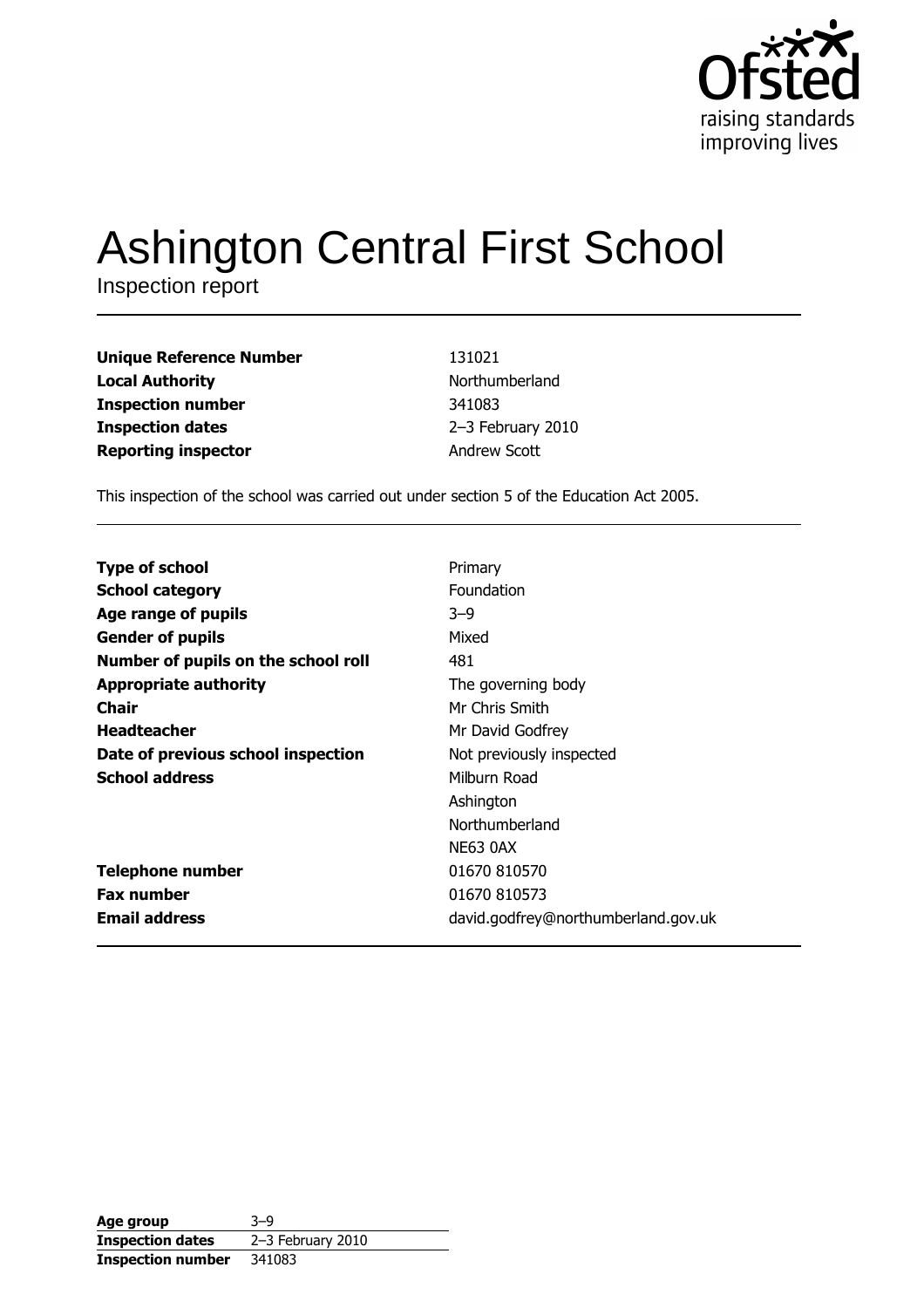The Office for Standards in Education, Children's Services and Skills (Ofsted) regulates and inspects to achieve excellence in the care of children and young people, and in education and skills for learners of all ages. It regulates and inspects childcare and children's social care, and inspects the Children and Family Court Advisory Support Service (Cafcass), schools, colleges, initial teacher training, work-based learning and skills training, adult and community learning, and education and training in prisons and other secure establishments. It rates council children's services, and inspects services for looked after children, safequarding and child protection.

Further copies of this report are obtainable from the school. Under the Education Act 2005, the school must provide a copy of this report free of charge to certain categories of people. A charge not exceeding the full cost of reproduction may be made for any other copies supplied.

If you would like a copy of this document in a different format, such as large print or Braille, please telephone 08456 404045, or email enquiries@ofsted.gov.uk.

You may copy all or parts of this document for non-commercial educational purposes, as long as you give details of the source and date of publication and do not alter the documentation in any way.

Royal Exchange Buildings St Ann's Square Manchester M2 7LA T: 08456 404045 Textphone: 0161 618 8524 E: enquiries@ofsted.gov.uk W: www.ofsted.gov.uk © Crown copyright 2010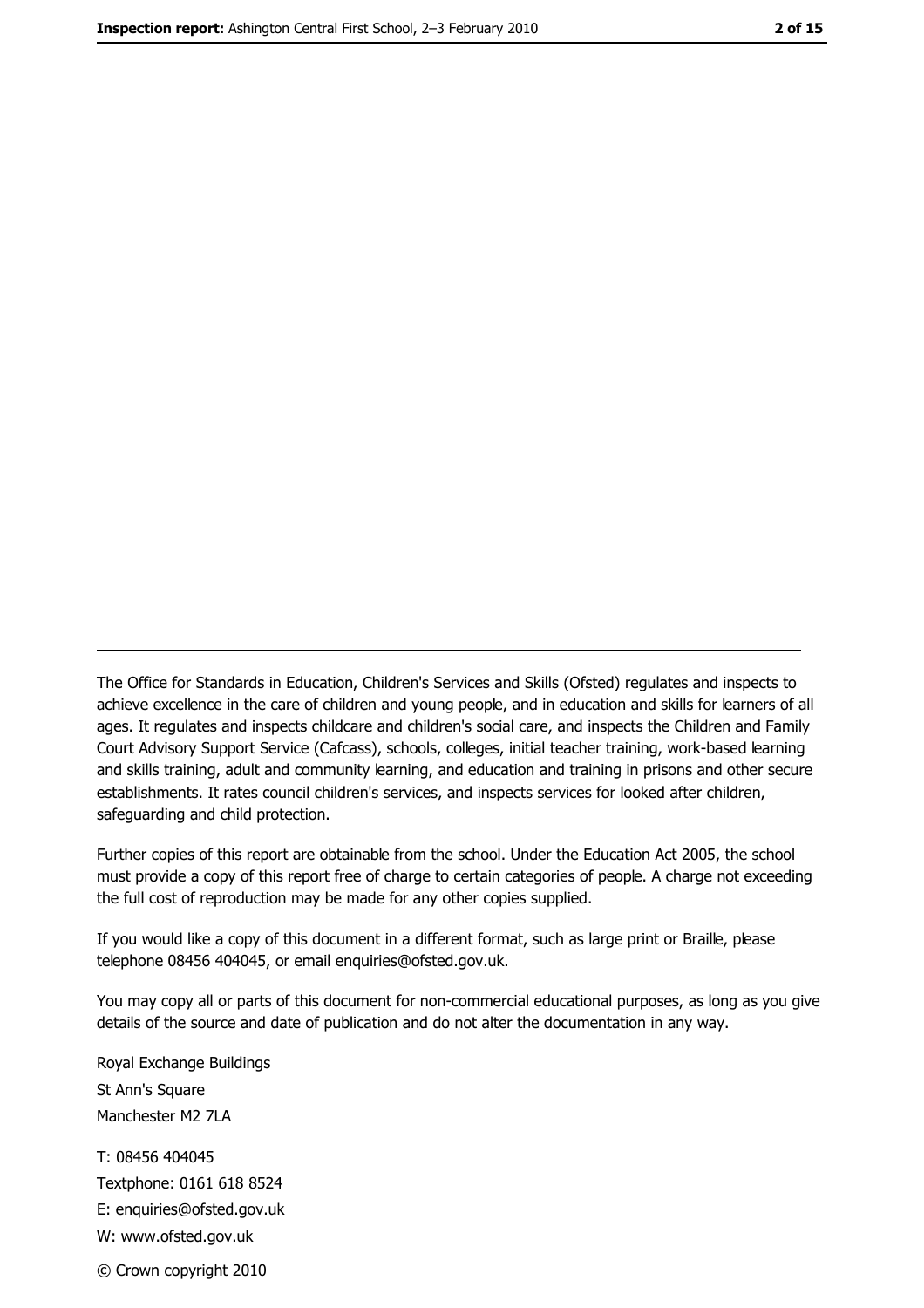# **Introduction**

This inspection was carried out by four additional inspectors. The inspectors visited 23 lessons, taught by the school's 16 class teachers; in all, about one third of the inspection time was spent looking at pupils' learning. The inspectors observed as many of the school's other activities as possible and held meetings with governors, staff and pupils, as well as members of the parent council, the executive director of the federation and the education welfare officer. They also analysed the school's documentation, progress data, welfare arrangements and the 104 questionnaires that were returned by parents, as well as those from pupils and staff.

- the achievement of pupils in Key Stage 2, and boys in Key Stages 1 and 2  $\blacksquare$
- the effectiveness of the school's actions in promoting attendance  $\blacksquare$
- the impact of the curriculum on pupils' learning and personal development  $\blacksquare$
- the influence of the school's partnerships on outcomes for pupils  $\blacksquare$
- the quality and effectiveness of self-evaluation at all levels of management and its impact on the school's development.

# Information about the school

This is a large, urban first school in the centre of Ashington. Almost all pupils come from White British families and a high proportion is eligible for a free school meal. An above average proportion has special educational needs and/or disabilities. The Early Years Foundation Stage comprises a Nursery and three Reception classes. The school is part of a federation with four other local schools. The headteacher has been in post for just over a year.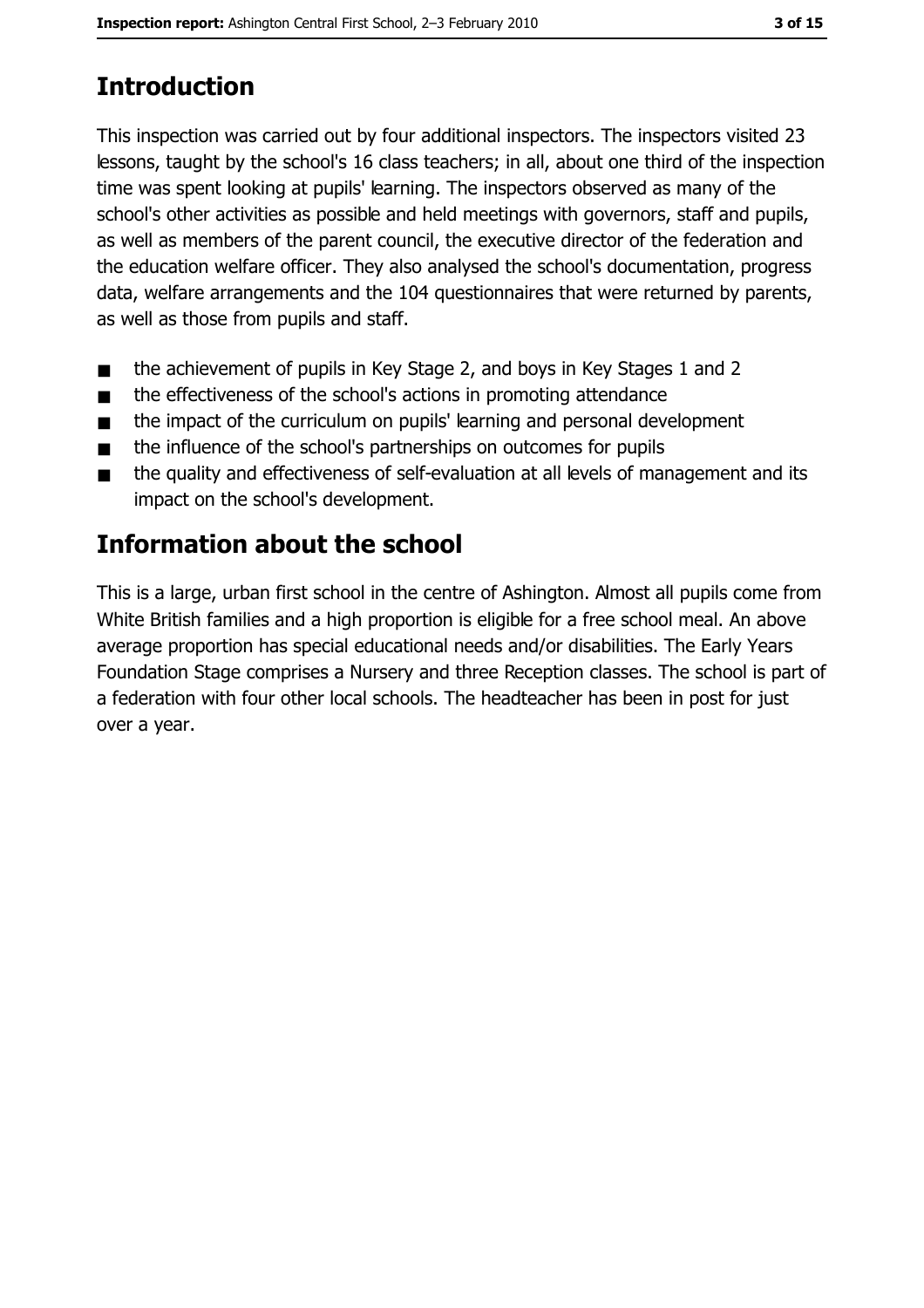# **Inspection judgements**

## Overall effectiveness: how good is the school?

#### The school's capacity for sustained improvement

## **Main findings**

This is a good school. It has maintained its provision well since the last inspection and is well respected in the community. A particular strength lies in the Early Years Foundation Stage where provision is outstanding. Here, a stimulating, interactive environment enables children to learn to their heart's content. The new headteacher has brought fresh ideas and a new impetus to the school's development. His hard work to strengthen links with parents and with other schools and agencies, for example, is already paying dividends.

Pupils achieve well overall. They start school with skills that are well below those expected for their age and leave with broadly average standards in the main subjects. After an excellent start in Nursery and Reception, pupils make good progress in Years 1 and 2 and satisfactory progress in Years 3 and 4. Standards at both key stages are beginning to rise. The differences in pupils' progress are linked directly to the quality and aptness of teaching and the curriculum. This provision is good, especially in Key Stage 1. However, much is satisfactory because often teachers do not provide enough challenge in lessons, learning is too formal and guidance is not rigorous enough to encourage pupils to take a pride in their work.

The school takes good care of its pupils. Staff are good role models and expect pupils to respond appropriately. As a result, pupils behave well and also feel safe. Occasional problems are quickly dealt with by staff. Pupils grow in confidence and self-esteem, and learn the benefits and importance of community within and beyond school. They enjoy school, especially the many exciting activities on offer. Even so, attendance is low despite the school's constant efforts to improve it.

Staff are keen to develop the school and senior staff are increasingly involved in monitoring and evaluating the provision. Self-evaluation is satisfactory, but not based enough on the outcomes for pupils, for it to be wholly accurate. The priorities for improvement are the right ones, but the action plans are not all sharply focused. The contribution of the governing body is satisfactory, but its monitoring of management systems is not as thorough as it should be. Nevertheless, the school has a positive, can-do atmosphere, spurred on by the good leadership of the headteacher and the improvements that have already taken place. These include improving standards, effective partnerships, and better resources and accommodation which show that the school has good capacity to sustain improvement.

## What does the school need to do to improve further?

Improve the quality of teaching and learning, especially in Key Stage 2, by:

| $\boldsymbol{\lambda}$ |  |
|------------------------|--|
| ↗                      |  |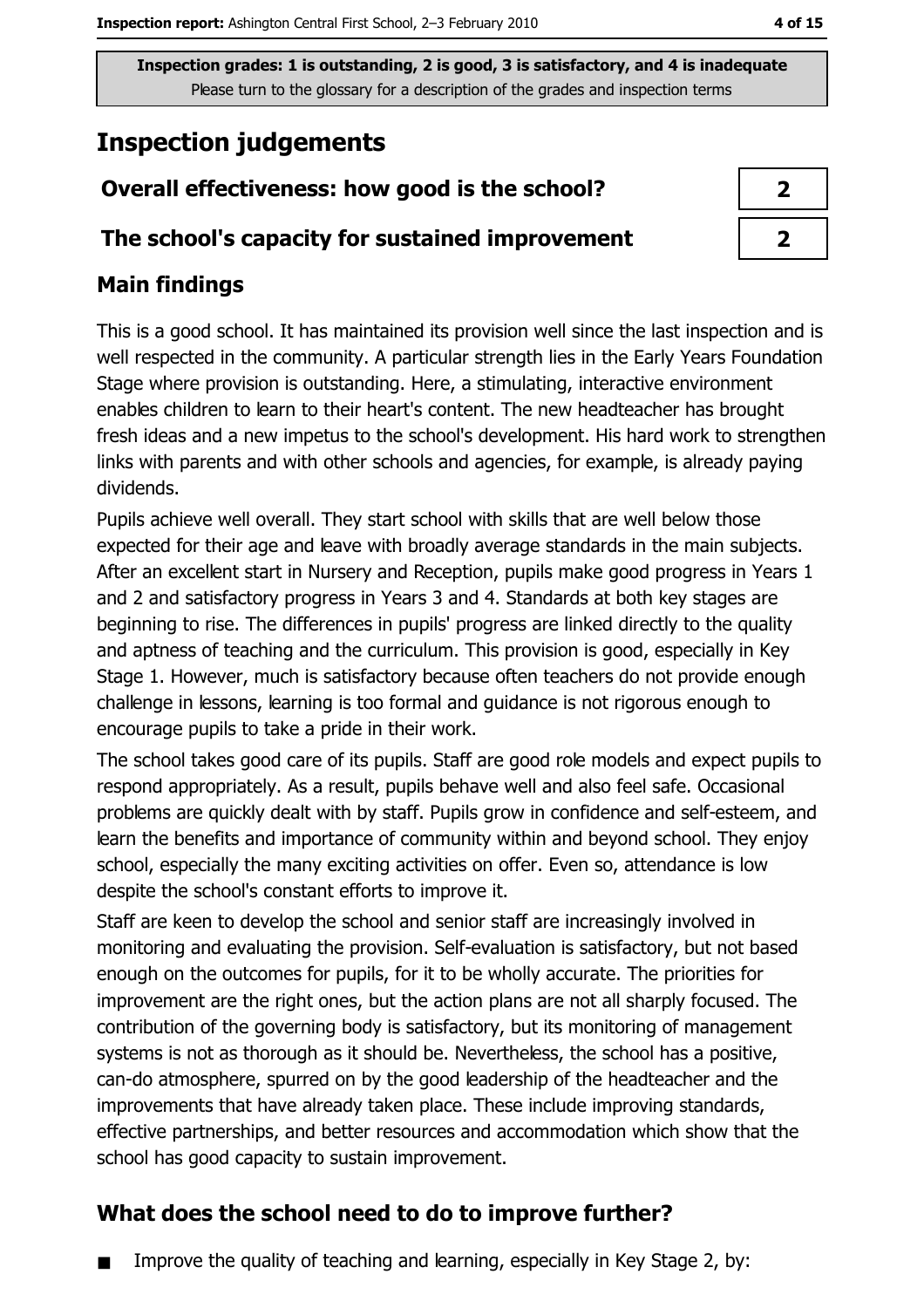- increasing the level of challenge to meet the different needs of pupils  $\blacksquare$
- being more flexible and creative in lesson planning in order to motivate pupils and  $\blacksquare$ to put learning in context, such as real-life situations
- improving the consistency and quality of marking and pupils' presentation п
- ensuring that monitoring of lessons is more closely linked to the outcomes for  $\blacksquare$ pupils.
- Improve the effectiveness of management by ensuring that:  $\blacksquare$
- all recording systems are more closely and efficiently monitored by the governing  $\blacksquare$ body
- more accurate self-evaluation leads to detailed development plans  $\blacksquare$
- every possible avenue is explored to improve the persistent absence by a small  $\blacksquare$ minority of pupils.

#### **Outcomes for individuals and groups of pupils**

Pupils enjoy learning and are attentive in lessons. They respond well, especially when topics interest them and show commendable self-restraint when lessons are not very exciting. Mutual respect helps them to work well together although, when in pairs of mixed ability, the less-able pupil usually achieves more than the more-able. Pupils' positive approach helps them to achieve well. Standards are broadly average across the school, but have risen in Key Stage 1 in the past two years, especially in reading and writing. They were above average in 2009 and current standards show a similar picture because pupils' progress in the current Year 2 is good.

Recent standards in Key Stage 2 have been a little below age-related expectations, but broadly average. Here pupils have tended to make satisfactory progress, but evidence shows that pupils in the current Year 4 are making better progress and on track to reach average attainment in reading, writing and mathematics. Pupils with special educational needs and/or disabilities achieve as well as other pupils. In the past, boys have tended to achieve less well than girls in English. The school's actions have succeeded in narrowing the gap.

Pupils are relaxed and happy at school. A few have concerns about behaviour but, in their questionnaires, pupils said that it is essentially good and inspectors agree. The active school council gives all pupils a sense of responsibility and makes them feel valued. Through the federation and other partnerships, pupils are involved in local community life and increasingly further afield. The school recognises the need to promote multi-cultural awareness more and has plans to do so. Pupils' cultural development through music, art and drama is good. Teachers encourage pupils to be contemplative, especially in assemblies. Pupils mostly lead active and healthy lifestyles and sport is popular. However, some pupils understandably find it hard at their age to be wholly self-disciplined in their choice of food. Attendance remains an issue especially because of persistent absentees, but it is starting to improve.

 $2<sup>1</sup>$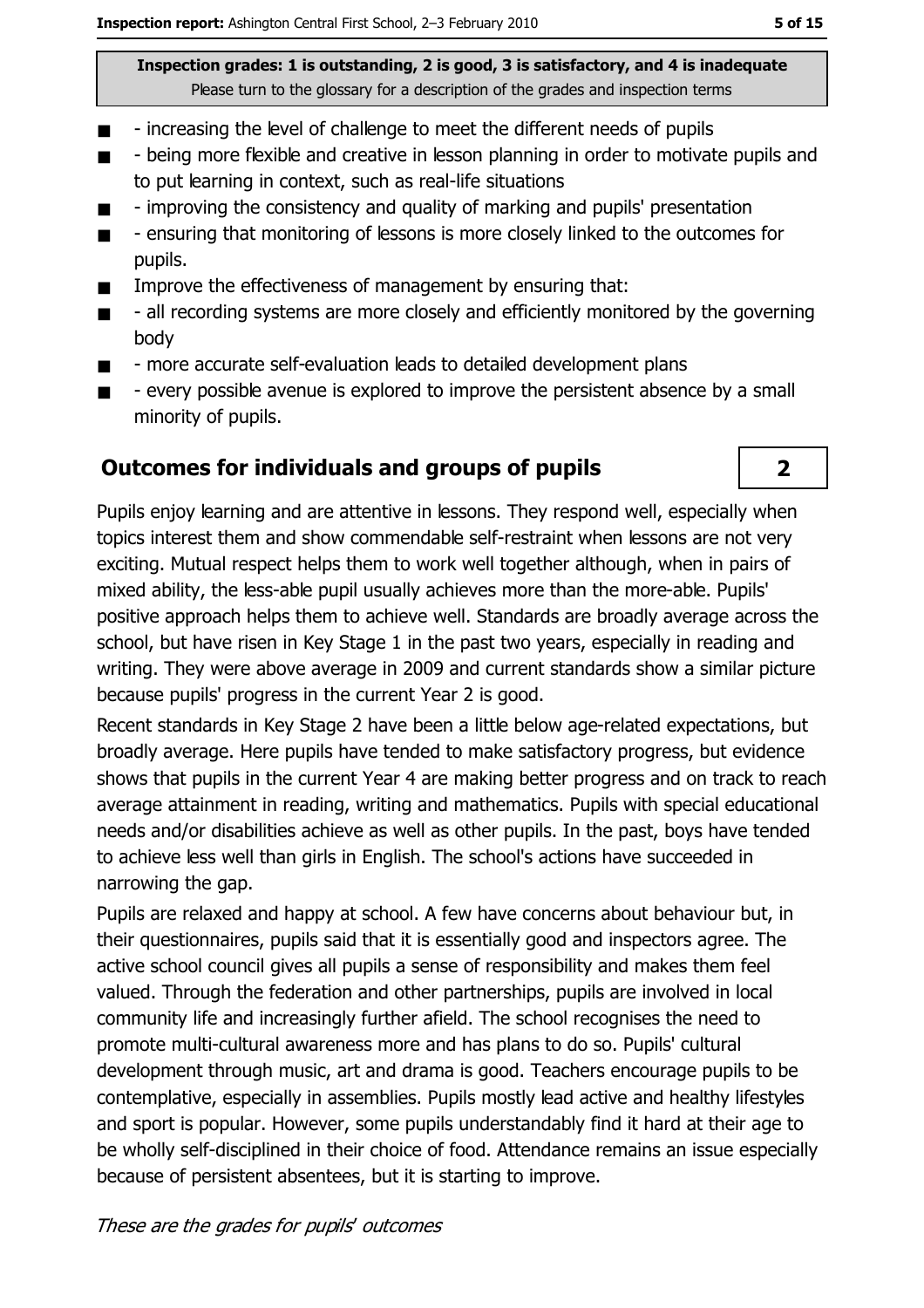| Pupils' achievement and the extent to which they enjoy their learning                                                     |                |
|---------------------------------------------------------------------------------------------------------------------------|----------------|
| Taking into account:<br>Pupils' attainment <sup>1</sup>                                                                   | 3              |
| The quality of pupils' learning and their progress                                                                        | $\overline{2}$ |
| The quality of learning for pupils with special educational needs and/or<br>disabilities and their progress               | $\overline{2}$ |
| The extent to which pupils feel safe                                                                                      |                |
| <b>Pupils' behaviour</b>                                                                                                  |                |
| The extent to which pupils adopt healthy lifestyles                                                                       |                |
| The extent to which pupils contribute to the school and wider community                                                   |                |
| The extent to which pupils develop workplace and other skills that will<br>contribute to their future economic well-being |                |
| Taking into account:<br>Pupils' attendance <sup>1</sup>                                                                   | 4              |
| The extent of pupils' spiritual, moral, social and cultural development                                                   |                |

#### How effective is the provision?

Although the quality of provision varies, it is good overall. Teaching is good, especially, but not exclusively, in Key Stage 1. It is often satisfactory, occasionally outstanding and, very occasionally, inadequate. Common strengths include harmonious and purposeful classrooms. Teachers are clear in their explanations and expectations of pupils, and they use resources thoughtfully to reinforce learning. In good lessons, teachers use assessment skilfully to provide a high level of challenge. They devise imaginative and lively work with a good blend of activities that stir pupils' interest. Helpful advice is on hand from teachers and teaching assistants. Such strengths are less apparent in other lessons, and here pupils' learning is satisfactory. Pupils' work is not always well presented because teachers' marking does not insist consistently enough on accuracy and neatness.

Within the curriculum, there is a constant focus on literacy, numeracy and other life skills. Pupils benefit from enterprise activities, such as fish breeding, for example. Learning is enhanced by stimulating activities such as samba drumming and modern dance. Sometimes, lessons are similarly exciting, for example, when pupils produce broadcasts in the new recording studio. However, lessons do not benefit routinely from such motivational activities. Support for pupils with special educational needs and/or disabilities is good, because of the skill of support staff, although their continuity of learning is sometimes disrupted by the many separate group sessions.

 $1$  The arades for attainment and attendance are: 1 is high; 2 is above average; 3 is broadly average; and 4 is low.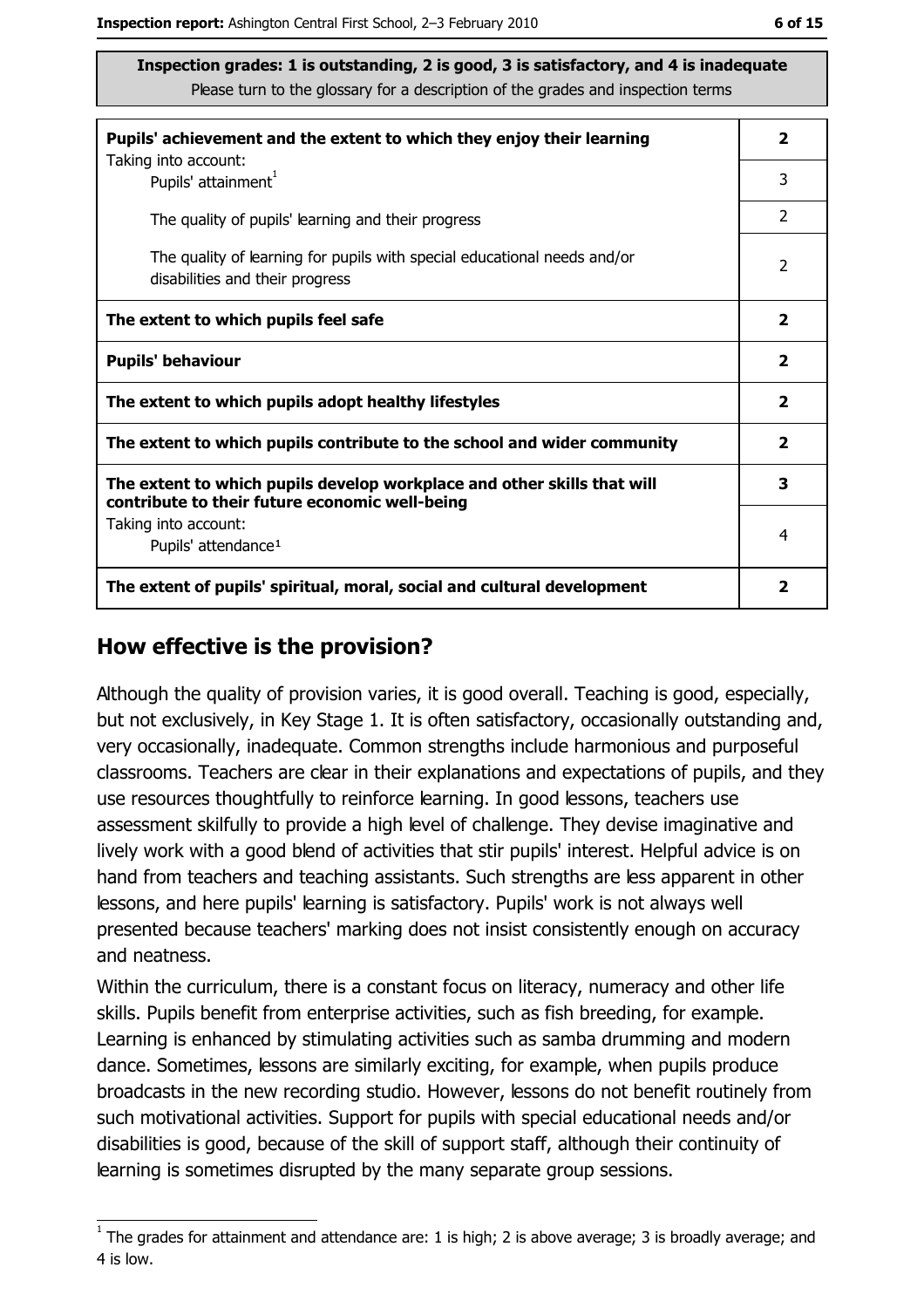Pupils and parents are appreciative of the care shown by the staff. Staff take a keen interest in the emotional and physical well-being of all pupils; a sad pupil is unlikely to be sad for long. There are good systems in place in case of an accident, but not all health and safety systems are as watertight as they should be. The school has worked very hard, together with other agencies, to improve attendance. Pupils have been made well aware that attendance is important and mostly respond to the encouragement and sanctions.

These are the grades for the quality of provision

| The quality of teaching                                                                                    |  |
|------------------------------------------------------------------------------------------------------------|--|
| Taking into account:<br>The use of assessment to support learning                                          |  |
| The extent to which the curriculum meets pupils' needs, including, where<br>relevant, through partnerships |  |
| The effectiveness of care, guidance and support                                                            |  |

#### How effective are leadership and management?

The headteacher has done well in a comparatively short time to move the school forward and to ensure that the staff share his upbeat vision. His effective leadership means they are eager to take on new challenges and morale is good. Senior staff are involved in developing provision and are honing their skills in evaluating its success. Governors have a good overview of the school and act as critical friends, but do not have enough contact with staff to see how the school operates at first hand.

Although the school is improving steadily, its systems are not robust as they could be. Monitoring of teaching is regular and has led to some decisive improvement in learning. Judgements, though, are not based sufficiently on pupils' learning and can be too generous, so teachers are unclear just how good they are and how they can improve. Development plans have worthy priorities and are helpful tools but lack detail because the rationale behind them is not clear enough. The governing body has not regularly checked that all school procedures follow guidelines, including health and safety issues, although arrangements to safeguard pupils are satisfactory.

The school works hard to eradicate all forms of discrimination and is generally successful. However, it does not ensure that all pupils achieve equally well. Partnerships underpin much that the school does. The federation provides valuable shared expertise, training and resources. Parents appreciate the school's moves to strengthen home-school links. The new community room, the range of courses and improved communication, through newsletters, the website and text messages, have boosted parents' involvement in their children's education. The promotion of community cohesion is satisfactory. There are clear strengths in the provision for pupils' awareness of social and religious issues but their view of the wider world is less well developed. The school accepts that it needs to improve the quality of its action planning.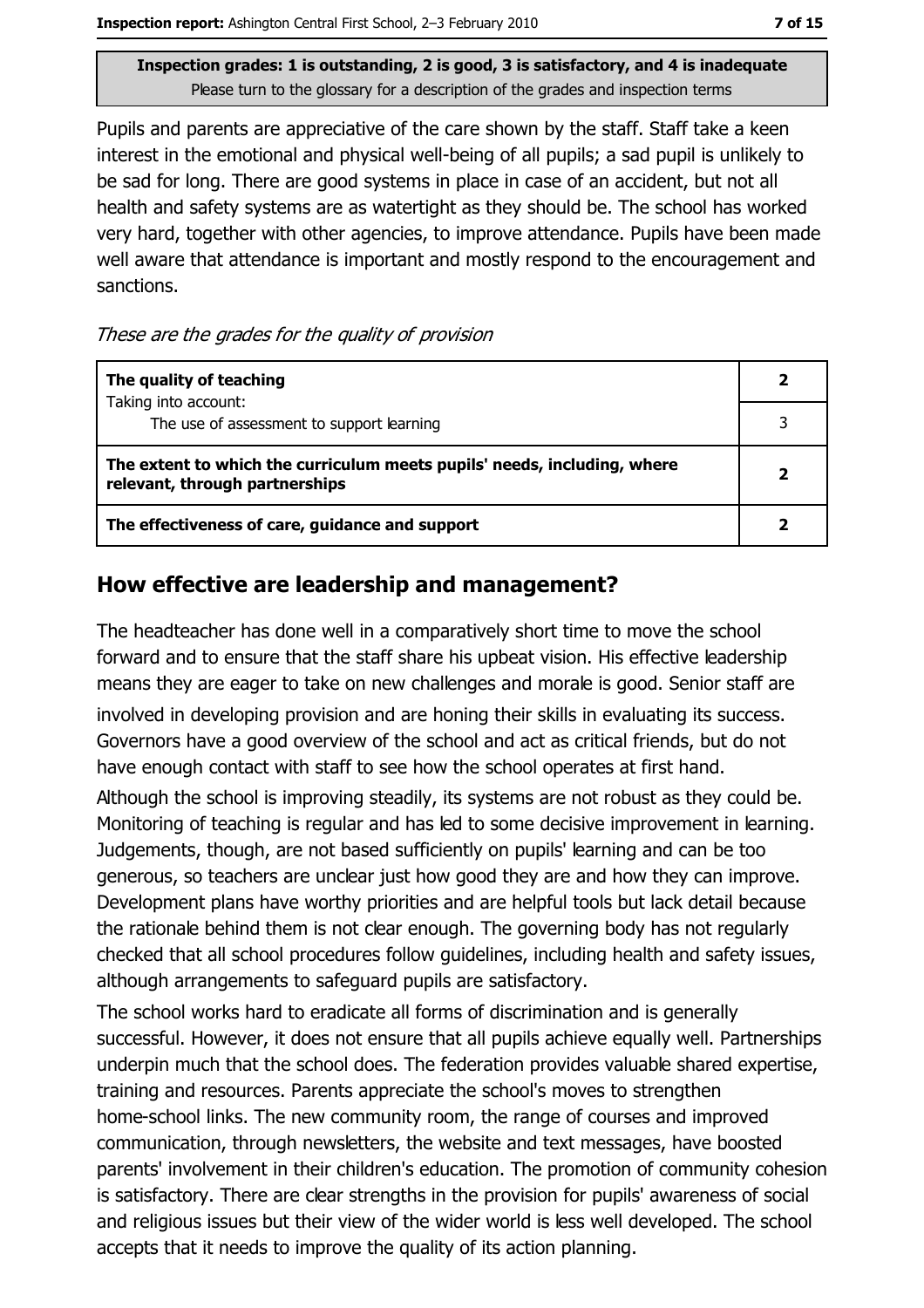These are the grades for leadership and management

| The effectiveness of leadership and management in embedding ambition and<br>driving improvement                                                                     |                         |
|---------------------------------------------------------------------------------------------------------------------------------------------------------------------|-------------------------|
| Taking into account:<br>The leadership and management of teaching and learning                                                                                      | 3                       |
| The effectiveness of the governing body in challenging and supporting the<br>school so that weaknesses are tackled decisively and statutory responsibilities<br>met | з                       |
| The effectiveness of the school's engagement with parents and carers                                                                                                | 2                       |
| The effectiveness of partnerships in promoting learning and well-being                                                                                              | $\overline{\mathbf{2}}$ |
| The effectiveness with which the school promotes equality of opportunity and<br>tackles discrimination                                                              | 3                       |
| The effectiveness of safeguarding procedures                                                                                                                        | 3                       |
| The effectiveness with which the school promotes community cohesion                                                                                                 | 3                       |
| The effectiveness with which the school deploys resources to achieve<br>value for money                                                                             |                         |

#### **Early Years Foundation Stage**

Provision in the Nursery and Reception is outstanding and a strength of the school. Children start school with skills well below those expected for their age, especially in early language development. They make rapid progress in all areas of learning so that, by the end of Reception, they reach levels expected of five-year-olds. Learning is galvanised by a vibrant and varied environment, especially in the Nursery where staff take full advantage of the abundant space. Exciting and stimulating activities are everywhere and children love them. Containers of dry rice and wet spaghetti give children interesting textures to ponder; igloos have to be explored with torches. Even simple activities, such as throwing and catching a ball require children to be highly accurate. Learning is tightly linked to overall themes such as fairy tales. Considerable ingenuity and high expectations from staff meant that children actually attempted to build a house, using real bricks and tools, to rebuff the Big Bad Wolf.

The interaction between children and adults is first-class with just the right mix of quidance and praise from staff, and independent learning. Particularly impressive is the way in which children become totally absorbed in their work and sustain avid concentration. Behaviour is impeccable and so is their social interaction. On one occasion, two children in Nursery sat down to earnestly discuss a problem together. Outside activities are equally exciting and productive; children simply get stuck in and feel able to 'push the boundaries' in their investigative play. Excellent assessment quides teachers to plan the best for children; they know how young children learn. Fundamental to this outstanding provision is excellent leadership by the Early Years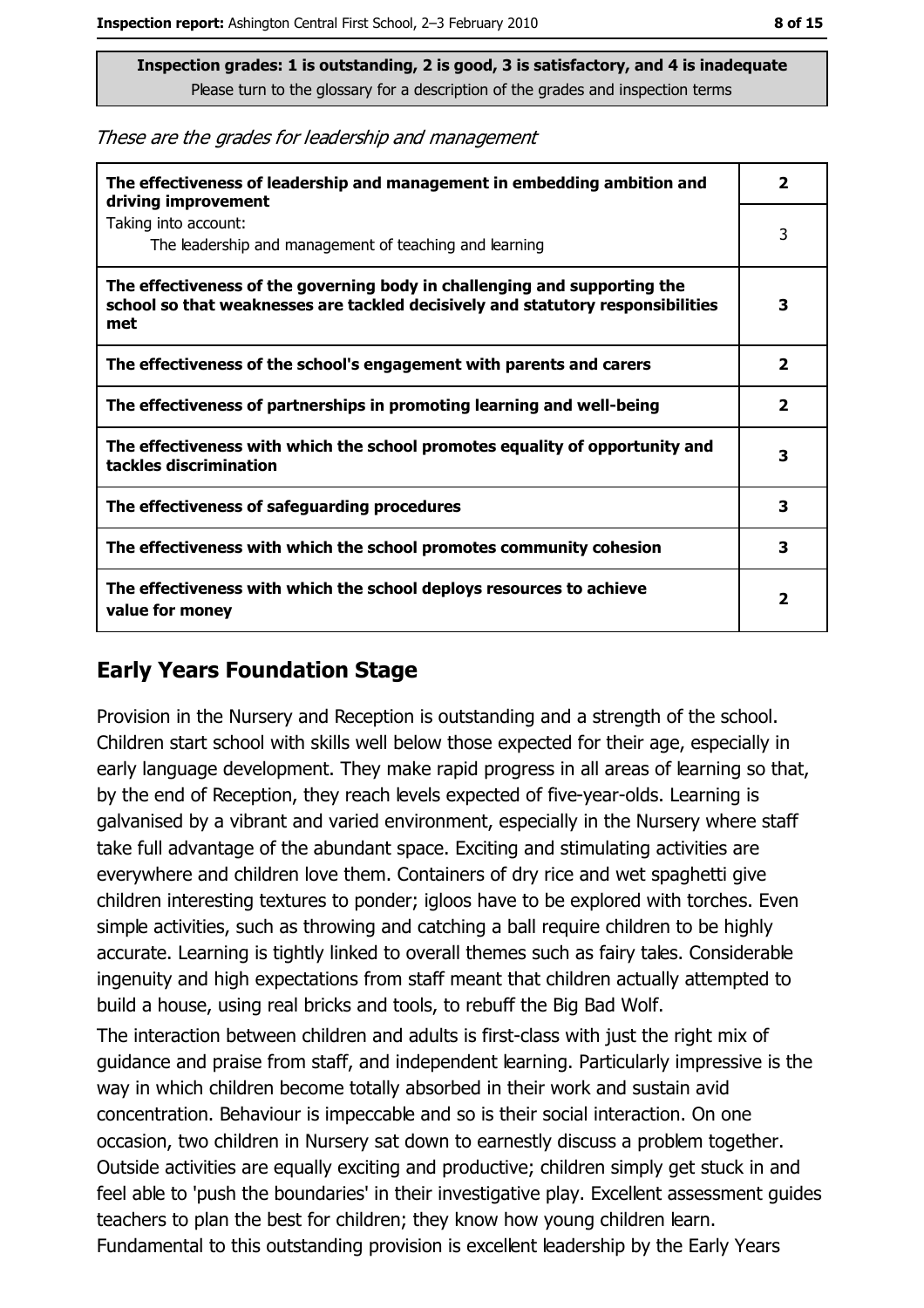Foundation Stage leader, which has generated excellent teamwork among staff and outstanding care for children. She has created a wonderful and charming place of learning that captivates and motivates children in equal measure.

These are the grades for the Early Years Foundation Stage

| <b>Overall effectiveness of the Early Years Foundation Stage</b>                             |  |  |
|----------------------------------------------------------------------------------------------|--|--|
| Taking into account:                                                                         |  |  |
| Outcomes for children in the Early Years Foundation Stage                                    |  |  |
| The quality of provision in the Early Years Foundation Stage                                 |  |  |
|                                                                                              |  |  |
| The effectiveness of leadership and management of the Early Years<br><b>Foundation Stage</b> |  |  |

#### **Views of parents and carers**

Parents are happy with the school and consider that it gives their children a good education. Those that commented in their questionnaires praised the ethos of the school and the quality of care. The parent council was full of praise for the action the school had taken to improve links with parents, especially to establish the council itself. Inspectors agree with all these views. A few parents had individual concerns, most commonly that communication with school could be better. Inspectors understand parents' concerns but found that the school has worked hard to improve communication in various ways.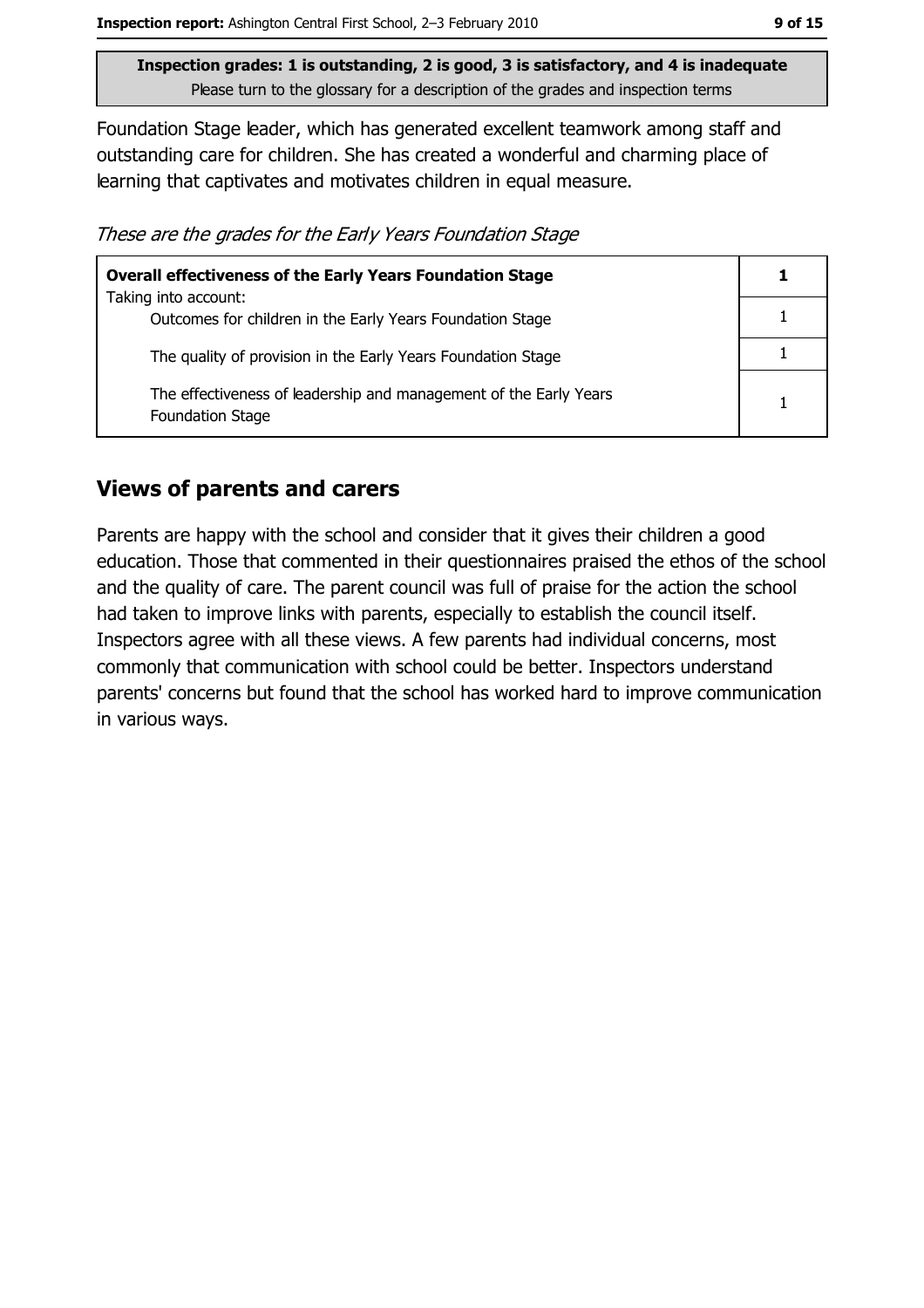## Responses from parents and carers to Ofsted's questionnaire

Ofsted invited all the registered parents and carers of pupils registered at Ashington Central First School to complete a questionnaire about their views of the school.

In the questionnaire, parents and carers were asked to record how strongly they agreed with 13 statements about the school.

The inspection team received 104 completed questionnaires by the end of the on-site inspection. In total, there are 481 pupils registered at the school.

| <b>Statements</b>                                                                                                                                                                                                                                       | <b>Strongly</b><br><b>Agree</b> |               | <b>Agree</b> |               | <b>Disagree</b> |                | <b>Strongly</b><br>disagree |                |
|---------------------------------------------------------------------------------------------------------------------------------------------------------------------------------------------------------------------------------------------------------|---------------------------------|---------------|--------------|---------------|-----------------|----------------|-----------------------------|----------------|
|                                                                                                                                                                                                                                                         | <b>Total</b>                    | $\frac{1}{2}$ | <b>Total</b> | $\frac{0}{0}$ | <b>Total</b>    | $\frac{0}{0}$  | <b>Total</b>                | $\frac{0}{0}$  |
| My child enjoys school                                                                                                                                                                                                                                  | 69                              | 66            | 34           | 33            | 1               | $\mathbf{1}$   | 0                           | $\mathbf 0$    |
| The school keeps my child<br>safe                                                                                                                                                                                                                       | 59                              | 57            | 44           | 42            | 1               | 1              | 0                           | 0              |
| The school informs me<br>about my child's progress                                                                                                                                                                                                      | 40                              | 38            | 53           | 51            | 10              | 10             | 0                           | $\mathbf 0$    |
| My child is making enough<br>progress at this school                                                                                                                                                                                                    | 50                              | 48            | 52           | 50            | $\mathbf{1}$    | 1              | 0                           | 0              |
| The teaching is good at this<br>school                                                                                                                                                                                                                  | 50                              | 48            | 50           | 48            | $\mathbf{1}$    | $\mathbf{1}$   | $\mathbf{1}$                | $\mathbf{1}$   |
| The school helps me to<br>support my child's learning                                                                                                                                                                                                   | 47                              | 45            | 48           | 46            | 5               | 5              | $\mathbf{1}$                | $\mathbf{1}$   |
| The school helps my child to<br>have a healthy lifestyle                                                                                                                                                                                                | 41                              | 39            | 58           | 56            | $\overline{2}$  | $\overline{2}$ | 0                           | $\mathbf 0$    |
| The school makes sure that<br>my child is well prepared for<br>the future (for example<br>changing year group,<br>changing school, and for<br>children who are finishing<br>school, entering further or<br>higher education, or<br>entering employment) | 40                              | 38            | 54           | 52            | $\mathbf 0$     | 0              | $\mathbf{1}$                | 1              |
| The school meets my child's<br>particular needs                                                                                                                                                                                                         | 47                              | 45            | 54           | 52            | $\mathbf{1}$    | $\mathbf{1}$   | 0                           | 0              |
| The school deals effectively<br>with unacceptable behaviour                                                                                                                                                                                             | 26                              | 25            | 68           | 65            | $\overline{7}$  | 7              | 0                           | $\mathbf 0$    |
| The school takes account of<br>my suggestions and<br>concerns                                                                                                                                                                                           | 32                              | 31            | 61           | 59            | 7               | 7              | $\overline{2}$              | $\overline{2}$ |
| The school is led and<br>managed effectively                                                                                                                                                                                                            | 41                              | 39            | 55           | 53            | 3               | 3              | $\mathbf{1}$                | $\mathbf{1}$   |
| Overall, I am happy with my<br>child's experience at this<br>school                                                                                                                                                                                     | 55                              | 53            | 45           | 43            | $\overline{4}$  | $\overline{4}$ | $\mathbf 0$                 | $\mathbf 0$    |

The table above summarises the responses that parents and carers made to each statement. The percentages indicate the proportion of parents and carers giving that response out of the total number of completed questionnaires. Where one or more parents and carers chose not to answer a particular question, the percentages will not add up to 100%.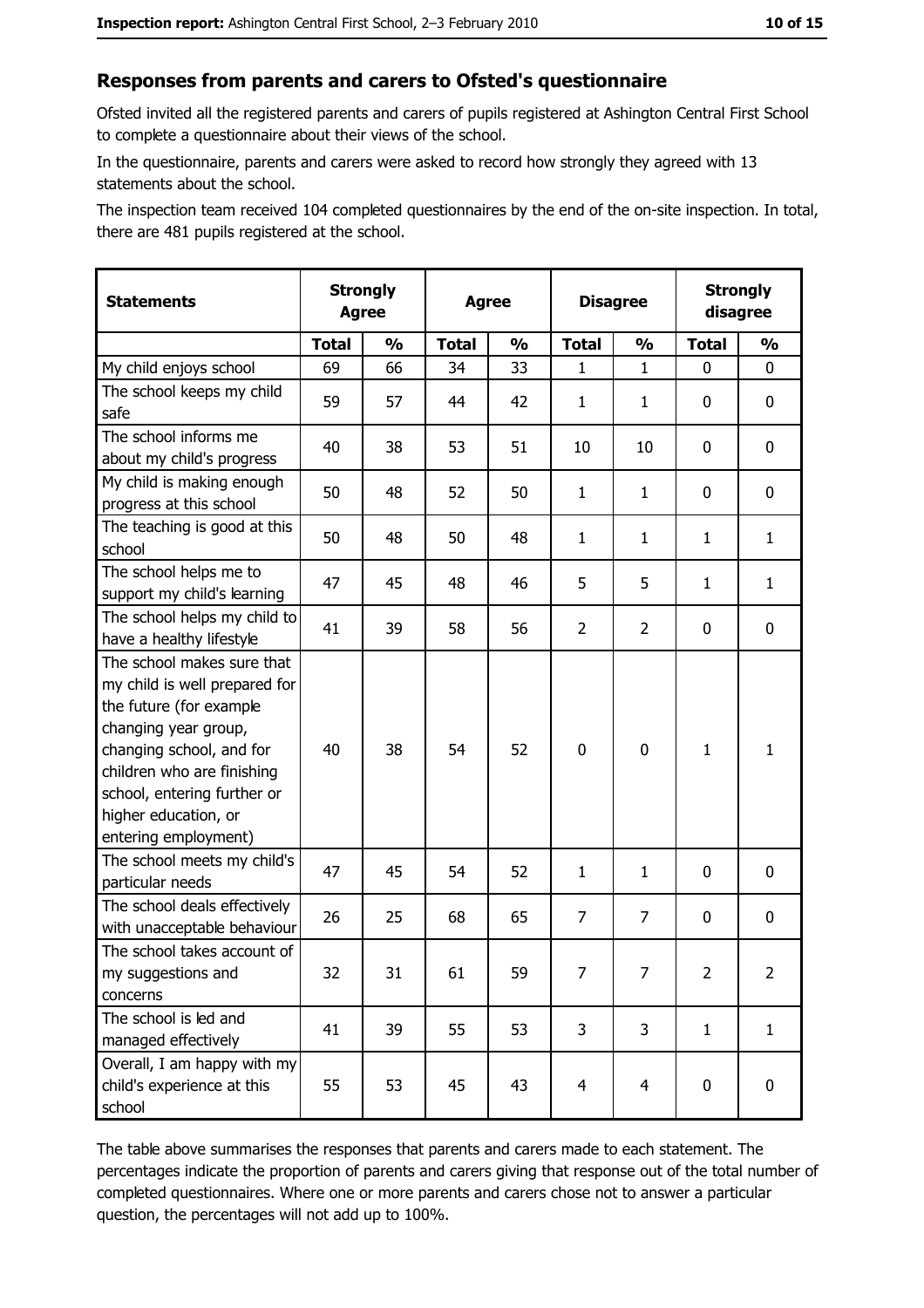# Glossary

| Grade   | <b>Judgement</b> | <b>Description</b>                                                                                                                                                                                                               |  |
|---------|------------------|----------------------------------------------------------------------------------------------------------------------------------------------------------------------------------------------------------------------------------|--|
| Grade 1 | Outstanding      | These features are highly effective. An oustanding<br>school provides exceptionally well for its pupils' needs.                                                                                                                  |  |
| Grade 2 | Good             | These are very positive features of a school. A school<br>that is good is serving its pupils well.                                                                                                                               |  |
| Grade 3 | Satisfactory     | These features are of reasonable quality. A satisfactory<br>school is providing adequately for its pupils.                                                                                                                       |  |
| Grade 4 | Inadequate       | These features are not of an acceptable standard. An<br>inadequate school needs to make significant<br>improvement in order to meet the needs of its pupils.<br>Ofsted inspectors will make further visits until it<br>improves. |  |

## What inspection judgements mean

### Overall effectiveness of schools inspected between September 2007 and July 2008

|                       | Overall effectiveness judgement (percentage of<br>schools) |      |                     |                   |
|-----------------------|------------------------------------------------------------|------|---------------------|-------------------|
| <b>Type of school</b> | Outstanding                                                | Good | <b>Satisfactory</b> | <b>Inadequate</b> |
| Nursery schools       | 39                                                         | 58   | 3                   | 0                 |
| Primary schools       | 13                                                         | 50   | 33                  | 4                 |
| Secondary schools     | 17                                                         | 40   | 34                  | 9                 |
| Sixth forms           | 18                                                         | 43   | 37                  | $\overline{2}$    |
| Special schools       | 26                                                         | 54   | 18                  | $\overline{2}$    |
| Pupil referral units  | 7                                                          | 55   | 30                  | 7                 |
| All schools           | 15                                                         | 49   | 32                  | 5                 |

New school inspection arrangements were introduced on 1 September 2009. This means that inspectors now make some additional judgements that were not made previously.

The data in the table above were reported in The Annual Report of Her Majesty's Chief Inspector of Education, Children's Services and Skills 2007/08.

Percentages are rounded and do not always add exactly to 100. Secondary school figures include those that have sixth forms, and sixth form figures include only the data specifically for sixth form inspection judgements.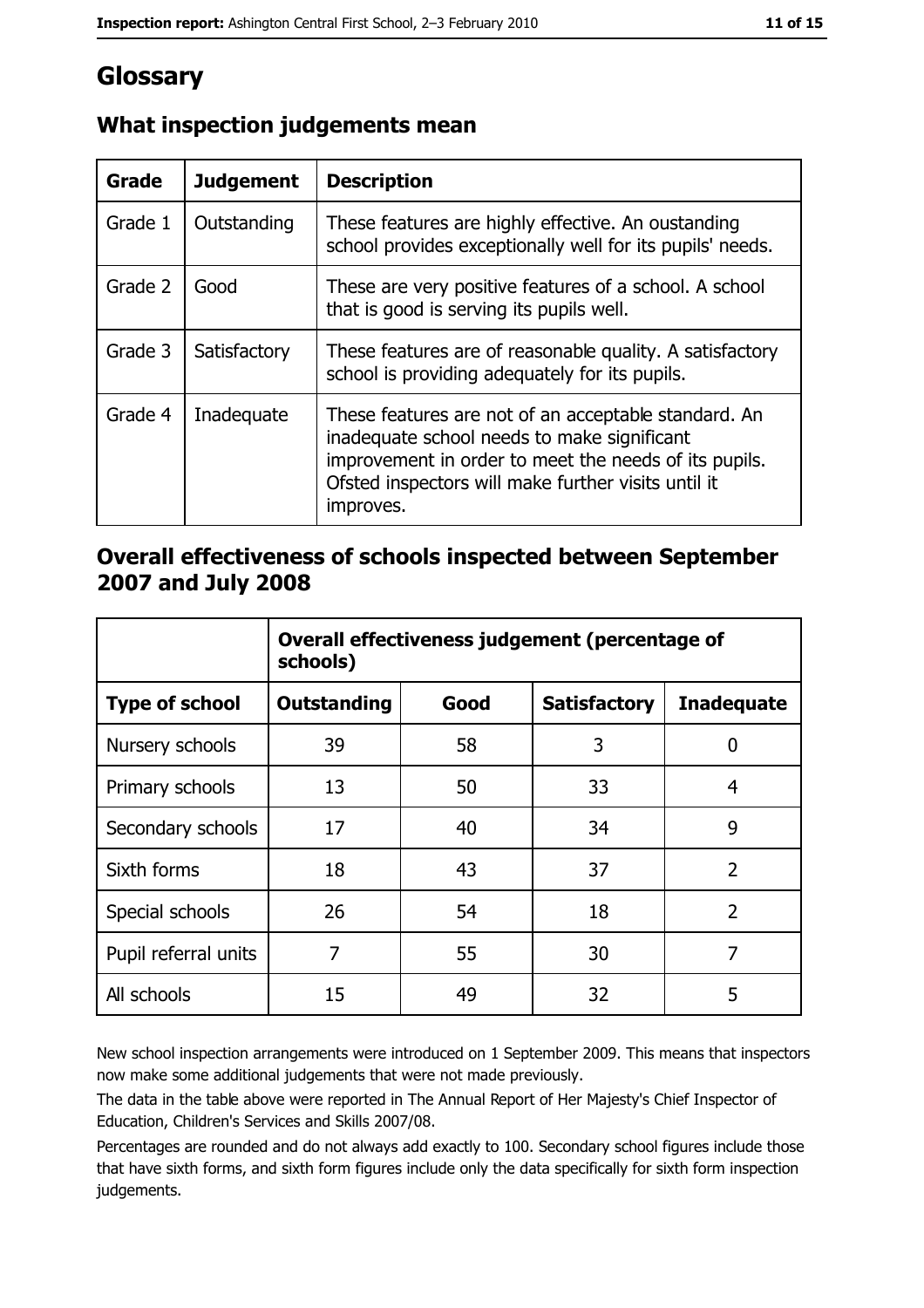# **Common terminology used by inspectors**

| Achievement:                  | the progress and success of a pupil in<br>their learning, development or training.                                                                                                                                                                                                                           |
|-------------------------------|--------------------------------------------------------------------------------------------------------------------------------------------------------------------------------------------------------------------------------------------------------------------------------------------------------------|
| Attainment:                   | the standard of the pupils' work shown by<br>test and examination results and in<br>lessons.                                                                                                                                                                                                                 |
| Capacity to improve:          | the proven ability of the school to<br>continue improving. Inspectors base this<br>judgement on what the school has<br>accomplished so far and on the quality of<br>its systems to maintain improvement.                                                                                                     |
| Leadership and management:    | the contribution of all the staff with<br>responsibilities, not just the headteacher,<br>to identifying priorities, directing and<br>motivating staff and running the school.                                                                                                                                |
| Learning:                     | how well pupils acquire knowledge,<br>develop their understanding, learn and<br>practise skills and are developing their<br>competence as learners.                                                                                                                                                          |
| <b>Overall effectiveness:</b> | inspectors form a judgement on a school's<br>overall effectiveness based on the findings<br>from their inspection of the school. The<br>following judgements, in particular,<br>influence what the overall effectiveness<br>judgement will be.                                                               |
|                               | The school's capacity for sustained<br>improvement.<br>Outcomes for individuals and groups<br>of pupils.<br>The quality of teaching.<br>The extent to which the curriculum<br>meets pupil's needs, including where<br>relevant, through partnerships.<br>The effectiveness of care, guidance<br>and support. |
| Progress:                     | the rate at which pupils are learning in<br>lessons and over longer periods of time. It<br>is often measured by comparing the<br>pupils' attainment at the end of a key<br>stage with their attainment when they<br>started.                                                                                 |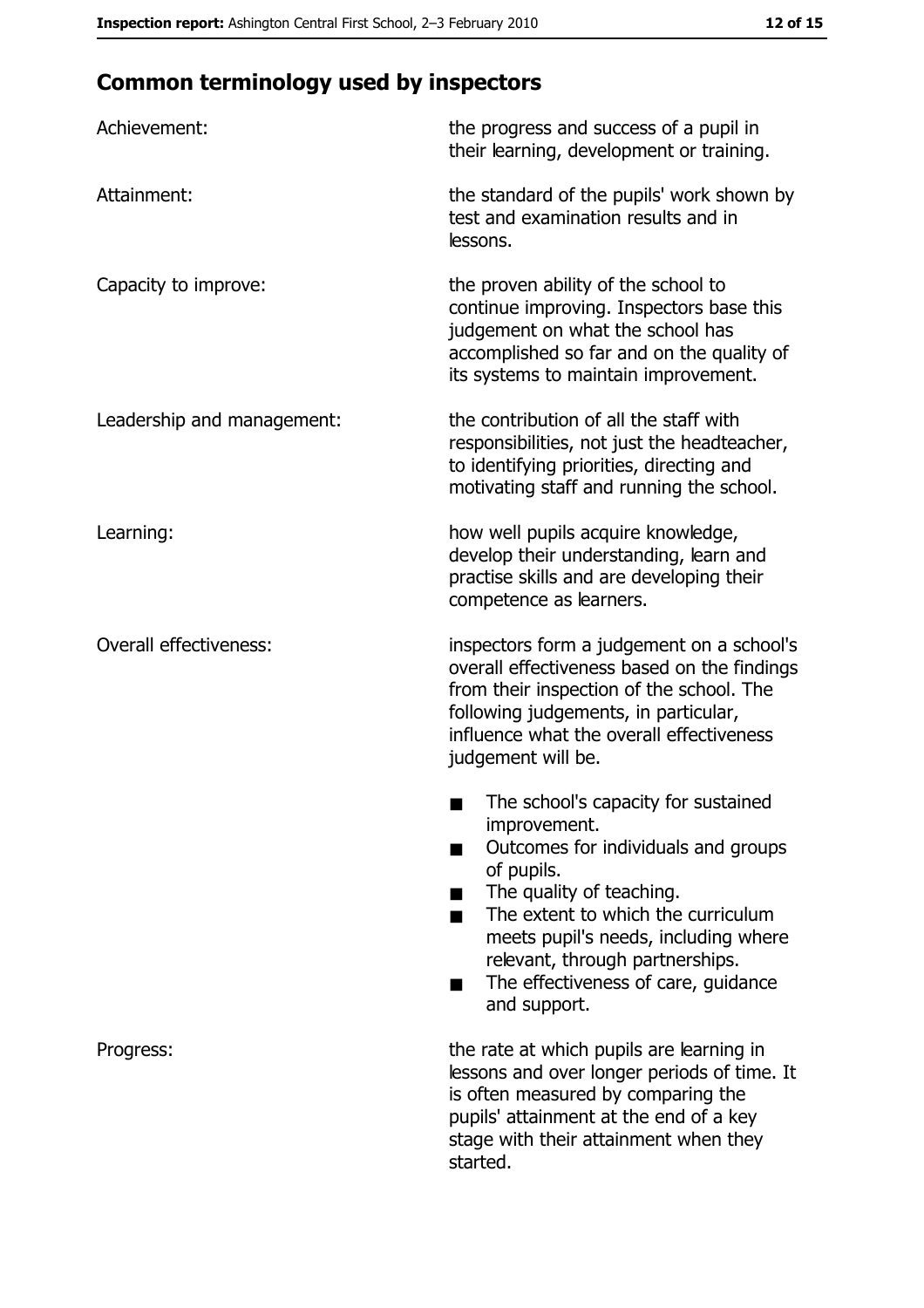This letter is provided for the school, parents and carers to share with their children. It describes Ofsted's main findings from the inspection of their school.



4 February 2010

Dear Pupils

Inspection of Ashington Central First School, Ashington, NE63 0AX

I am writing to thank you for the part you played in the recent inspection of your school. My colleagues and I enjoyed our time with you and were grateful for all that you, the staff and your parents told us.

We found that yours is a good school. We especially liked the Nursery and Reception classes. Life is so exciting and interesting here that children love working and are challenged to do the best they can. As a result, their progress is excellent. The rest of you make good progress, especially in Years 1 and 2. Standards are much as they should be for your age, but they are beginning to rise by both Years 2 and 4. We are pleased that the boys are now catching up with the girls. You behave well, you generally look after each other well and so feel safe. You lead active lives, enjoy sport and know how to eat healthily, even though you sometimes don't! I know how hard it can be. We know that you are helping the school to improve your attendance but more needs to be done so that all of you attend well.

You do well in your learning because teaching is good. Lessons are interesting and teachers expect good things from you. Not all lessons, though, are good and we would like the school to make sure that you are all given challenging enough work and that your learning involves real-life situations. We feel sure that you will enjoy this and try that bit harder. Sometimes, you do not take enough care with your work, so we have asked that teachers mark your books more helpfully.

Your school is improving well. You are well aware of the new resources and library, for example. I particularly liked your recording studio. The headteacher ensures that all staff work as a good team to do the best for you. Sometimes, their plans are not quite clear enough, and so we would like the school to be absolutely sure about what it is you need to improve when they make new plans. Our request also includes the governors who are going to keep a closer eye on the school.

I wish you every success for the future.

Yours sincerely **Andrew Scott**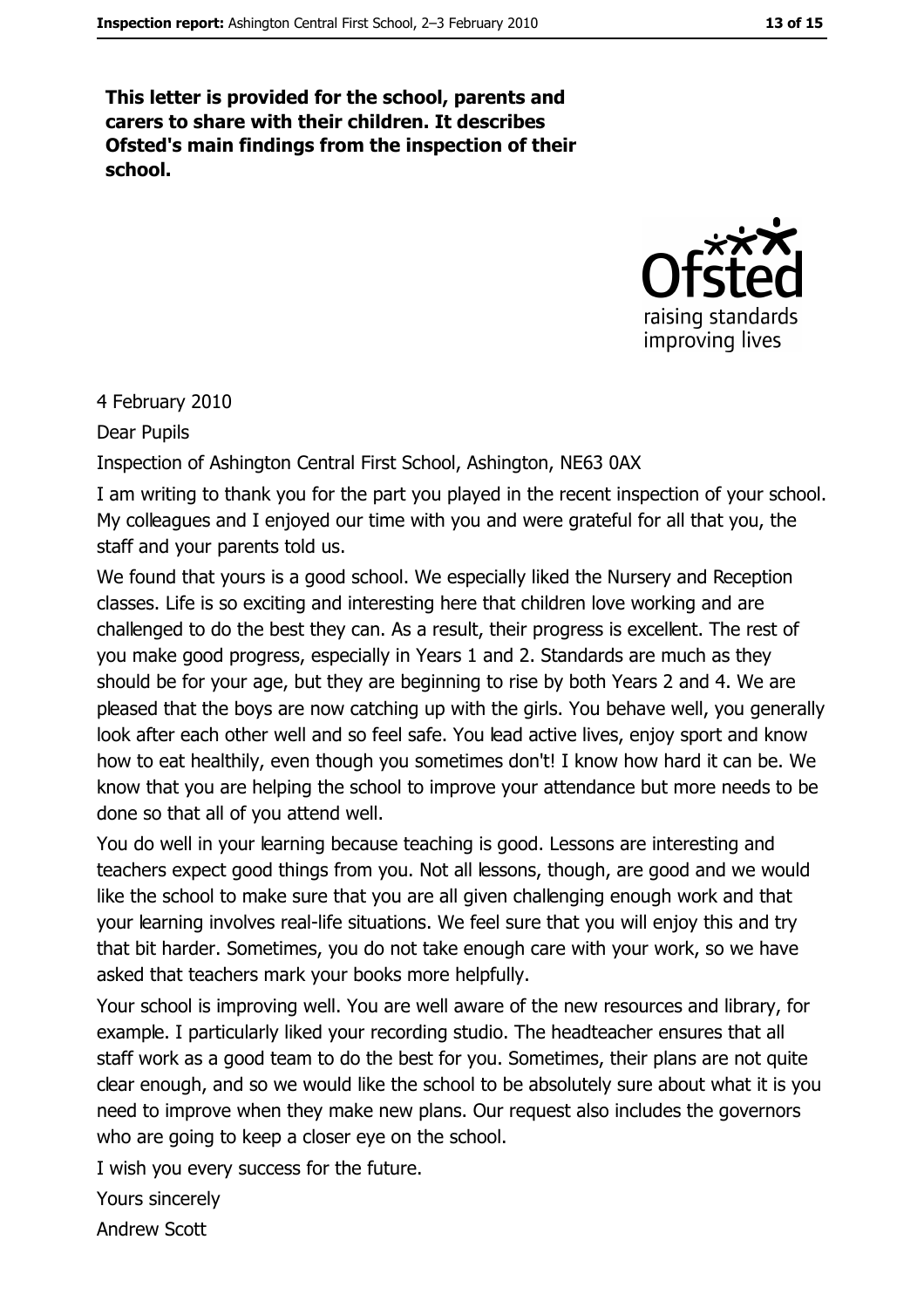Lead Inspector